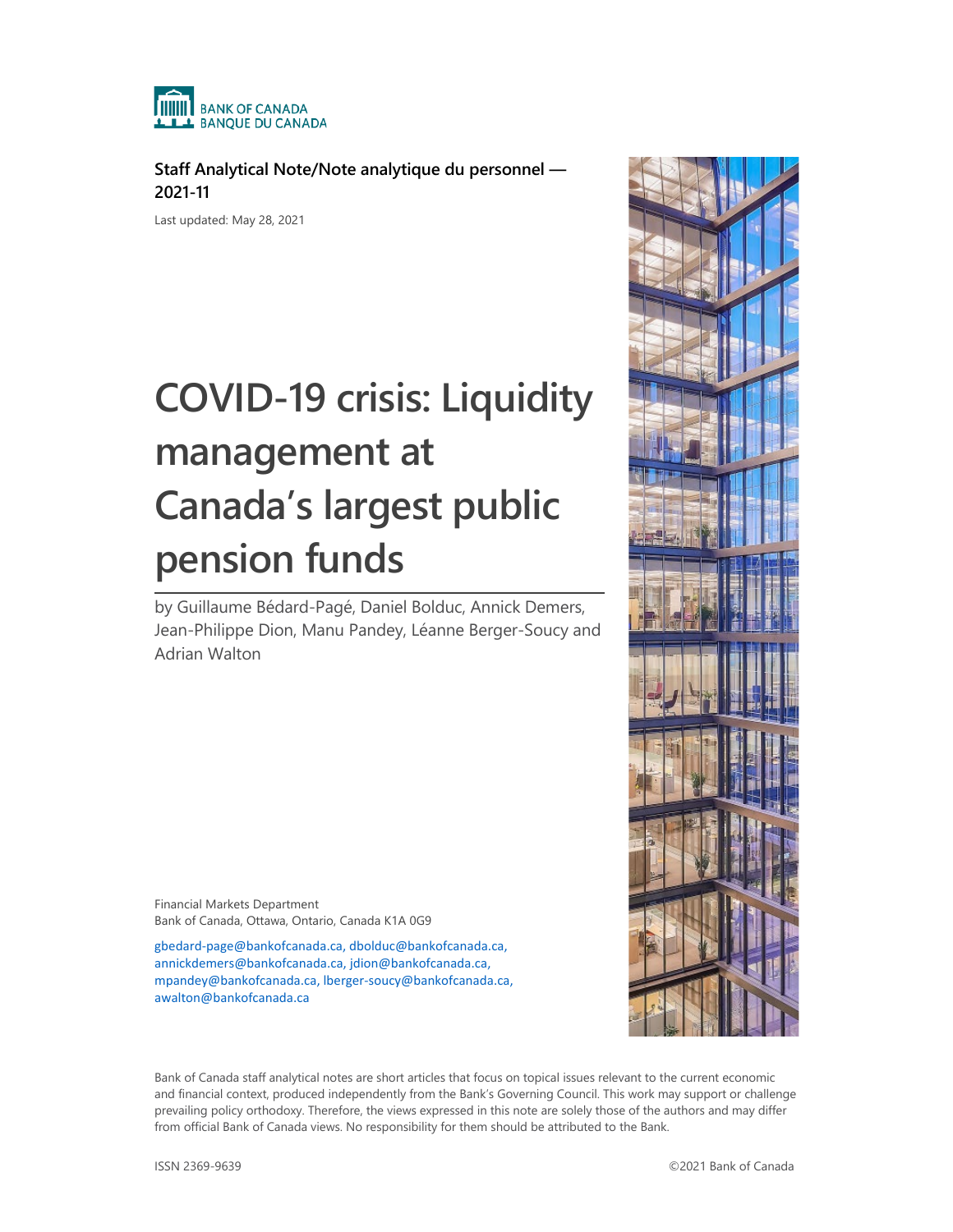# **Acknowledgements**

We are grateful for the cooperation of the Canada Pension Plan Investment Board, Caisse de dépôt et placement du Québec, the Ontario Teachers' Pension Plan, the British Columbia Investment Management Corporation, the Public Sector Pension Investment Board, the Alberta Investment Management Corporation, the Ontario Municipal Employees Retirement System and the Healthcare of Ontario Pension Plan. We are also grateful to Colette Stoeber, Nicole van de Wolfshaar, Virginie Traclet, Grahame Johnson, Stéphane Lavoie, Mark Hardisty and Jean-Sébastien Fontaine for helpful edits and suggestions.

*Bank topics: Coronavirus disease (COVID-19); Financial institutions; Financial markets JEL codes: G23, G01, E58*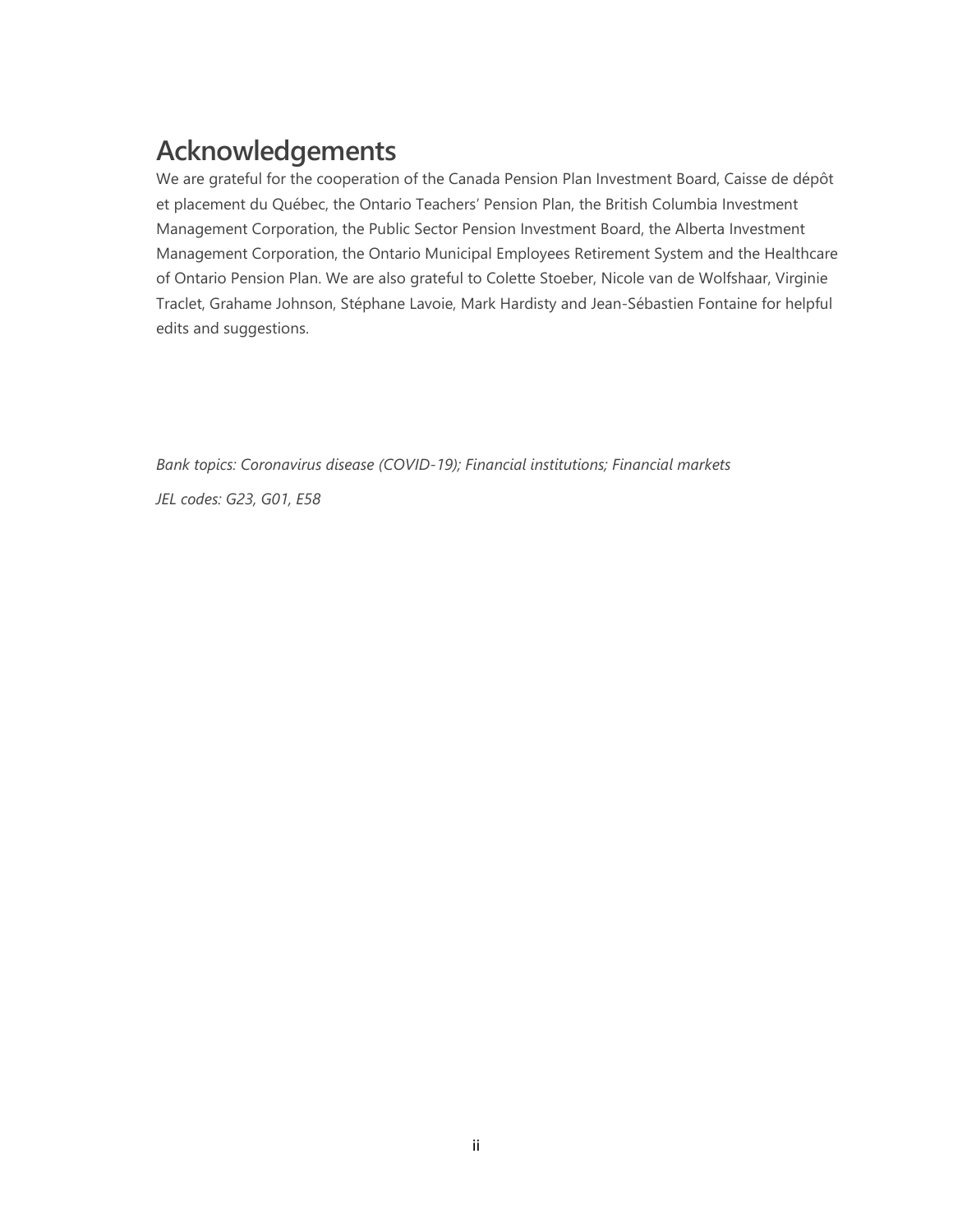# **Introduction**

In March 2020, the rapid global spread of COVID-19 caused whole industries to shut down temporarily and businesses and households to lose income. Faced with the resulting uncertainty about the future path of the global economy, many investors sought to hold cash. This forced many asset managers to sell securities to raise funds, leading to an episode of severe market stress.

This episode presents an opportunity to examine:

- how different types of market participants behave during a crisis
- the impact of this crisis behaviour on financial markets

For example, the Bank of Canada and various international organizations have identified potential vulnerabilities in the financial system related to the growing role of non-bank financial institutions in financial intermediation (Fontaine et al. 2021; Financial Stability Board, 2020).

In this note, we examine the combined behaviour of the eight biggest Canadian public pension funds—known as the Big Eight—in March 2020.<sup>[1](#page-2-0)</sup> The Big Eight are among the largest participants in Canadian financial markets, managing 11 percent of total Canadian-dollar assets in the financial system.

Bédard-Pagé et al. (2016) highlight that large Canadian pension funds could play a role in stabilizing the financial system during a crisis by purchasing assets while prices are depressed. This depends in part on how pension funds manage liquidity risk in a crisis—that is, how they provision to meet increased demands for cash and collateral. Liquidity risk has risen over time, with increasing allocations to illiquid assets and, in some cases, use of leverage and derivatives. As a result, pension funds have modified their risk management practices.

Building on Bédard-Pagé et al. (2016), we use proprietary data from the Big Eight, our findings from interviews with each of the Big Eight, and data from the Market Trade Reporting System to revisit previous assumptions. Our analysis focuses on fixed-income markets because they include core funding markets (Fontaine, Selody and Wilkins 2009).

# Key findings

• The Big Eight experienced large demands for liquidity in March 2020, as would be expected during an episode of severe market stress. These demands were mainly from margin calls on their derivatives positions. Stress in short-term funding markets, specifically an inability to roll over US commercial paper, caused concerns that other

<span id="page-2-0"></span><sup>&</sup>lt;sup>1</sup> The Big Eight include the Canada Pension Plan Investment Board, Caisse de dépôt et placement du Québec, the Ontario Teachers' Pension Plan, the British Columbia Investment Management Corporation, the Public Sector Pension Investment Board, the Alberta Investment Management Corporation, the Ontario Municipal Employees Retirement System and the Healthcare of Ontario Pension Plan.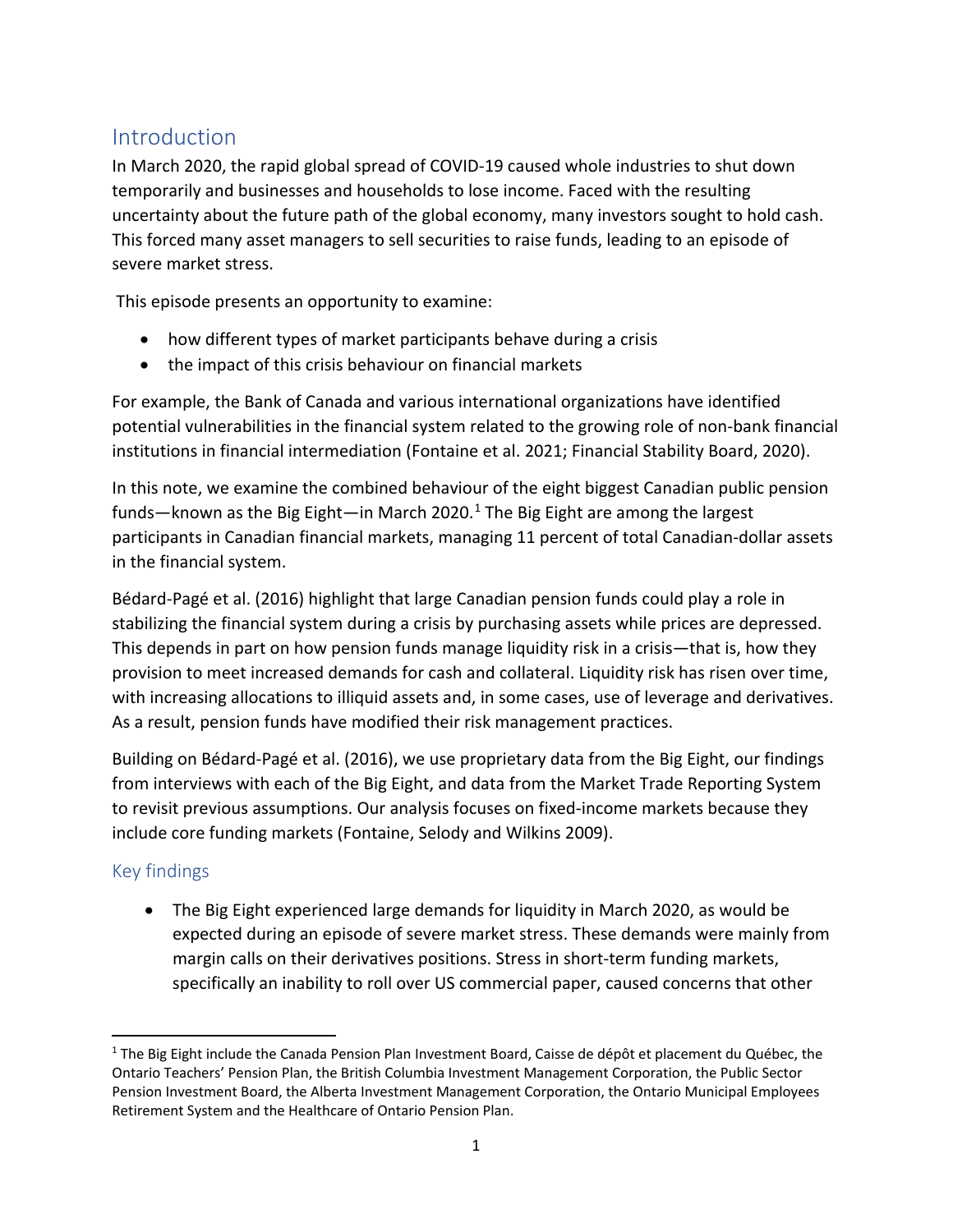funding markets could become unavailable. This led some funds to build up precautionary liquidity.

- The Big Eight were generally resilient in meeting liquidity demands and used a variety of strategies at the height of the crisis. These strategies included:
	- o raising cash using equities as collateral
	- o increasing term repurchase agreements (repos)

o withdrawing purchases and outright sales of bankers' acceptances (BAs) The relative importance of these strategies varied across funds. However, the total demand for liquidity likely added to stress in Canadian core funding markets.

- During the most acute period of market stress, the Big Eight's asset purchases were more limited than hypothesized in Bédard-Pagé et al. (2016):
	- $\circ$  Some funds purchased equities as prices declined in order to maintain target asset allocations. This portfolio rebalancing resulted in corresponding sales of Government of Canada bonds, potentially contributing to stress in that market.
	- o However, a majority of funds delayed rebalancing until April, when the market volatility and uncertainty were mostly resolved.
	- o Some funds made opportunistic purchases of Canadian corporate and provincial bonds, but these were relatively small because funds exercised caution in volatile market conditions.
- The crisis reiterated that well-functioning core funding markets—such as Government of Canada bonds and treasury bills, repos and BAs—are critical to pension funds and other market participants during a crisis (Fontaine, Selody and Wilkins 2009). Disruptions in these markets can hinder the ability of institutions to source liquidity and rebalance their portfolios. It can also lessen their willingness to take on new risk.<sup>[2](#page-3-0)</sup>

# How large Canadian pension funds manage their liquidity risk

Liquidity risk is among the most important risks that pension funds need to manage. This is the risk that pension funds will not be able to meet their cash and collateral obligations. If liquidity needs are not well provisioned for, then adverse scenarios could force funds to sell less-liquid assets at depressed prices and incur financial losses.

Two important sources of liquidity risk are leverage and access to funding markets:

• Leverage (e.g., from derivatives) may require large amounts of cash and securities to be posted as margin in volatile markets.

<span id="page-3-0"></span> $2$  The importance of funding markets is discussed in greater detail in Fontaine et al. (2021).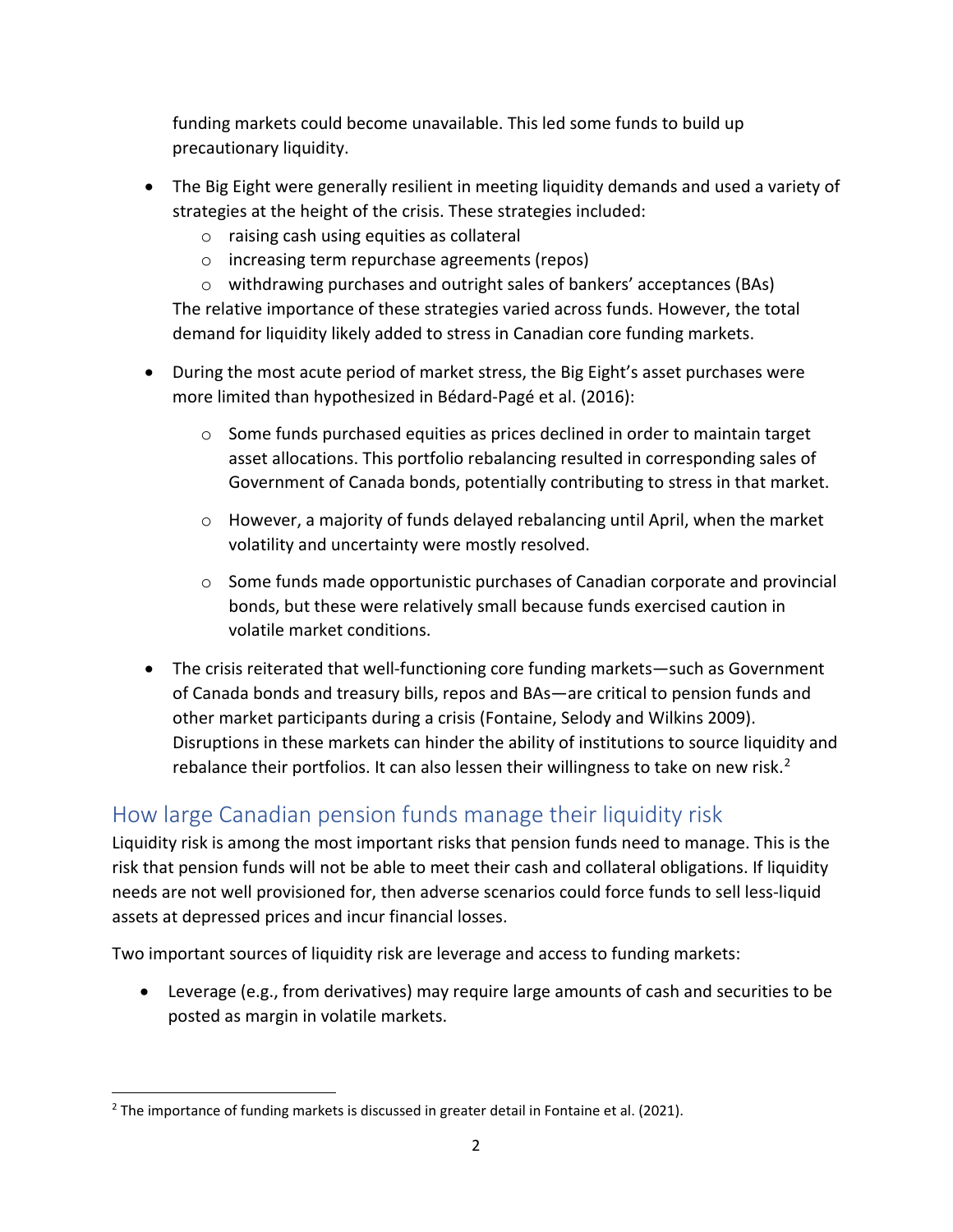• Access to funding markets is critical to meet increased demands for cash in a crisis and to roll over existing positions (e.g., repos).

### Liquidity coverage ratio

The Big Eight's liquidity management is described by their liquidity coverage ratios (LCRs). The LCR is the ratio of assets that can be used to source liquidity (the liquidity buffer) to potential liquidity outflows in a stress scenario. Funds aim to maintain their LCRs above one at all times. **Figure 1** provides a hypothetical example of the LCR of a large pension fund. **[3](#page-4-0)**



#### **Figure 1: Illustrative example of the liquidity coverage ratio**

\*Net pension contributions refers to pension contributions minus payments.

Liquidity buffers are not predominantly made up of cash (**Figure 1**). Instead, they consist of high-quality assets and funding sources. All pension funds assume they can sell assets in their respective buffers, provide them as margin or use them as collateral to raise cash at a reasonable cost in a crisis. Additionally, some pension funds assume they can continue to draw on funding sources in the liquidity buffer during a crisis.

However, as we will show below, in March 2020, liquidity in some of these assets, including core markets, was challenged, and some funding sources became unreliable.

<span id="page-4-0"></span> $3$  The Big Eight operate under different regulations and tax laws that affect how they structure funding activities. For example, not all funds are permitted to borrow by issuing securities. The LCR illustrated here is generic and does not capture these differences.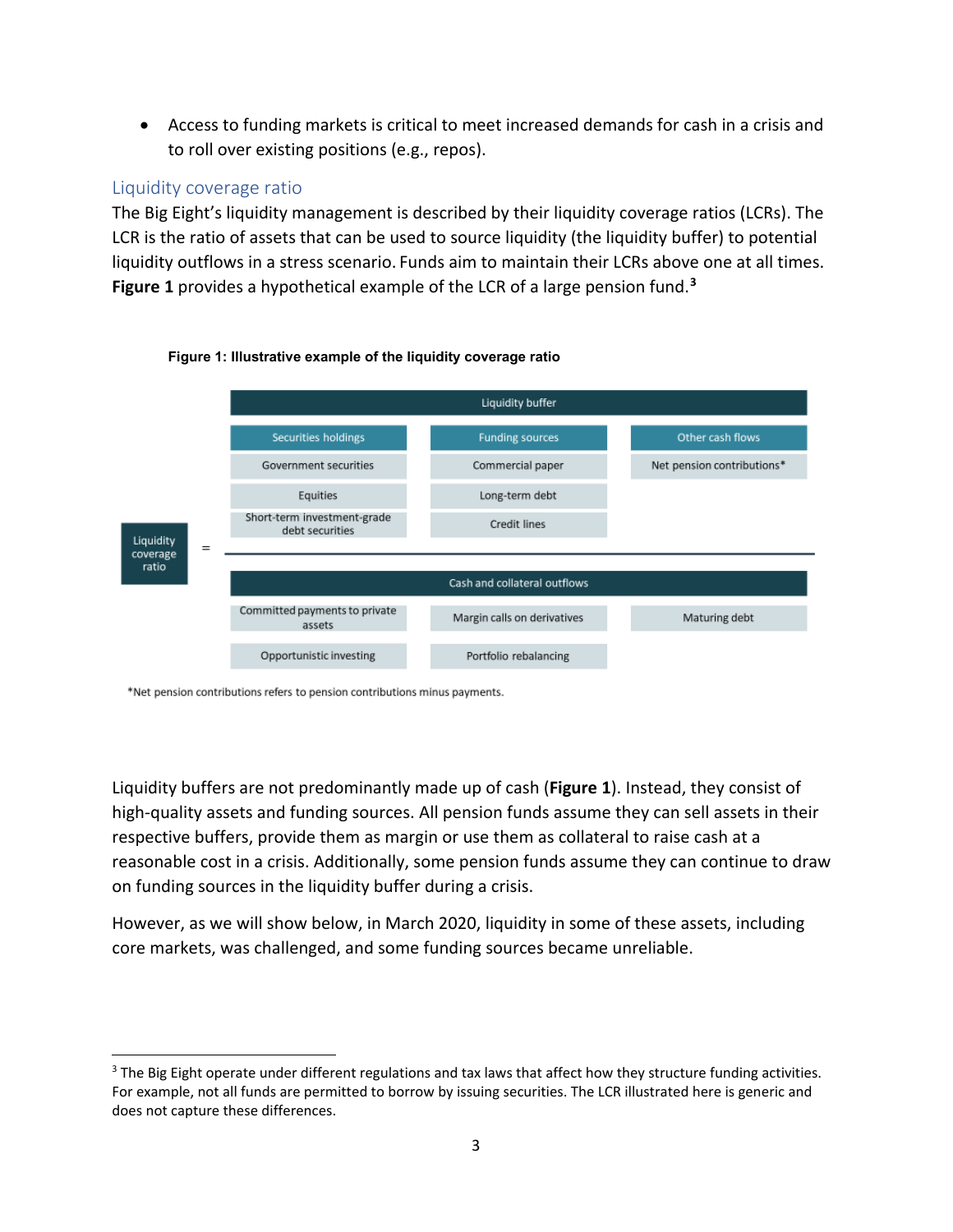### Provisioning for new investments in a crisis

Pension funds can calibrate liquidity buffers to allow for new and opportunistic investments if asset prices are expected to rise following a crisis. The ability to invest strategically in a crisis reflects structural differences between pension funds and other asset managers. Pension funds have a relatively long investment horizon, making them less sensitive to periods of high volatility. In addition, they receive steady contributions from members and are not subject to investor redemptions.

### Large and diverse portfolios

The Big Eight all apply some form of LCR framework. However, components and calibrations vary across plans depending on their legal structure, asset allocation, leverage, derivative exposures, liability structure and risk tolerance. This translates into a diverse set of liquidity management strategies.

Around half of the Big Eight's total assets are financial securities and derivatives (**Chart 1**, panel a). The most liquid of these securities are allocated to the liquidity buffer. [4](#page-5-0) The funds are diverse in their distribution of holdings, especially in government bonds (sovereign and subsovereign), repos and securities sold short (**Chart 1**, panel b).

#### **Chart 1: The Big Eight have large and diverse balance sheets**



Note: To anonymize the data presented in Chart 1, panel b, we calculate the 10th and 90th percentiles by the individual funds' values. The endpoints of the intervals therefore represent the distribution but do not correspond to individual funds. The Big Eight are the Canada Pension Plan Investment Board, Caisse de dépôt et placement du Québec, the Ontario Teachers' Pension Plan, the British Columbia Investment Management Corporation, the Public Sector Pension Investment Board, the Alberta Investment Management Corporation, the Ontario Municipal Employees Retirement System and the Healthcare of Ontario Pension Plan.

Source: Big Eight proprietary data

Last observation: December 2019

<span id="page-5-0"></span><sup>4</sup> Private assets include real estate, infrastructure, private equity and other private investments.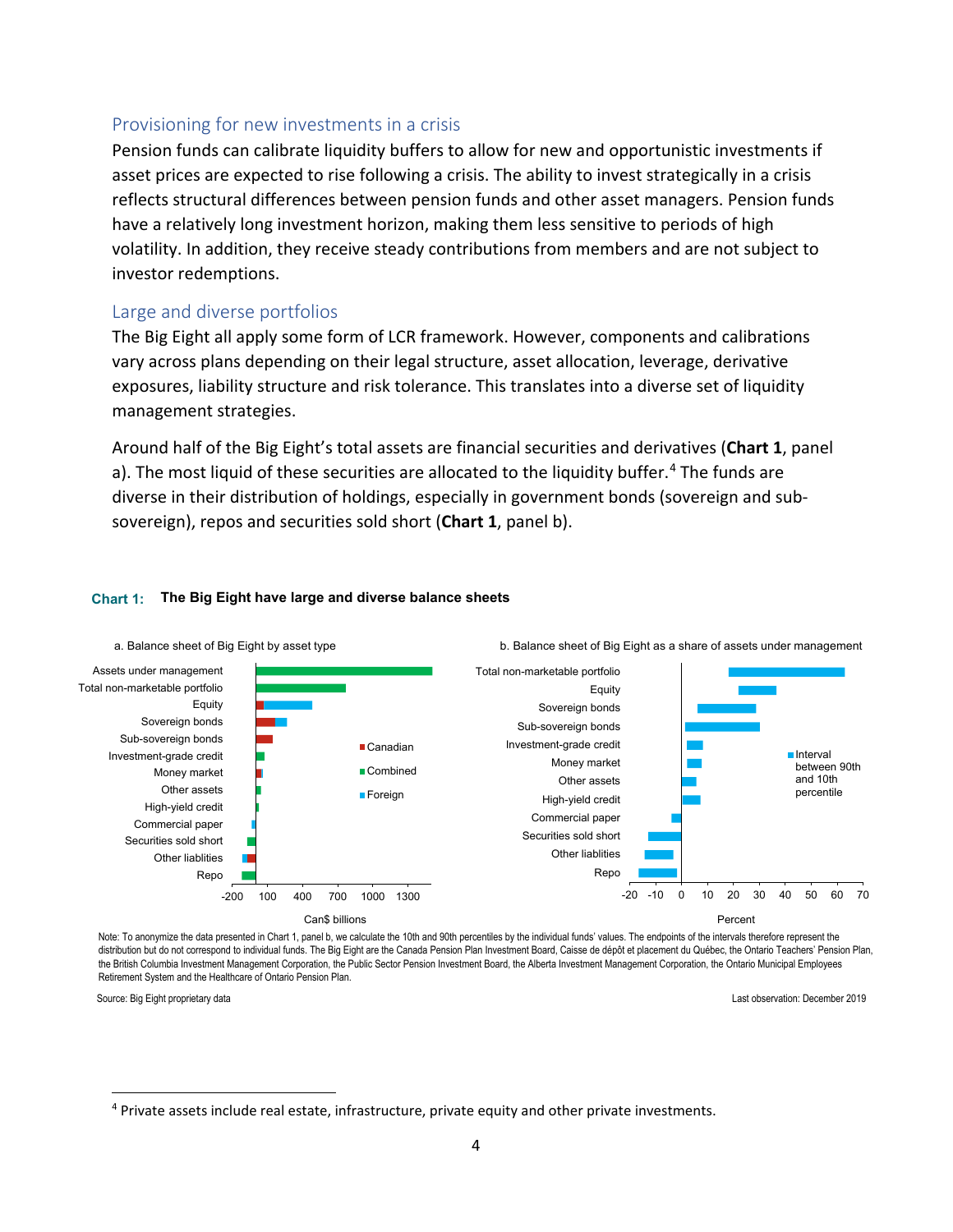# The Big Eight experienced two main liquidity demands in March 2020

The severe market stress of March 2020 placed large demands on pension funds' liquidity buffers. These came from two primary sources: margin calls and the inability to issue US commercial paper. [5](#page-6-0) 

### Margin calls

In total, the largest draw on the Big Eight's liquidity buffers in March 2020 came from margin calls. These were driven mainly by positions in equity and foreign exchange derivatives. Anecdotal evidence suggests that the Big Eight were generally well-prepared for these because the size of margin calls was in-line with the assumptions in their LCRs.

Cumulative margin calls peaked at around \$30 billion in the week of March 16 in total across the Big Eight. This coincided with the peak of market volatility, as illustrated by the CBOE Volatility Index (VIX) (**Chart 2**). The magnitude of the liquidity draw from margin calls was substantial relative to some funds' liquidity buffers.



Sources: Big Eight proprietary data and Bloomberg Finance L.P. Change Company of the Company of the Last observation: April 6, 2020

### Inability to issue US commercial paper

In March 2020, many US investors stopped purchasing commercial paper. As a result, some of the Big Eight lost access to this important funding source. This created strains on liquidity

<span id="page-6-0"></span><sup>&</sup>lt;sup>5</sup> Private assets were a third draw on liquid assets of funds. However, in March 2020, these demands were mostly due to planned investments and not related to distress from privately owned assets.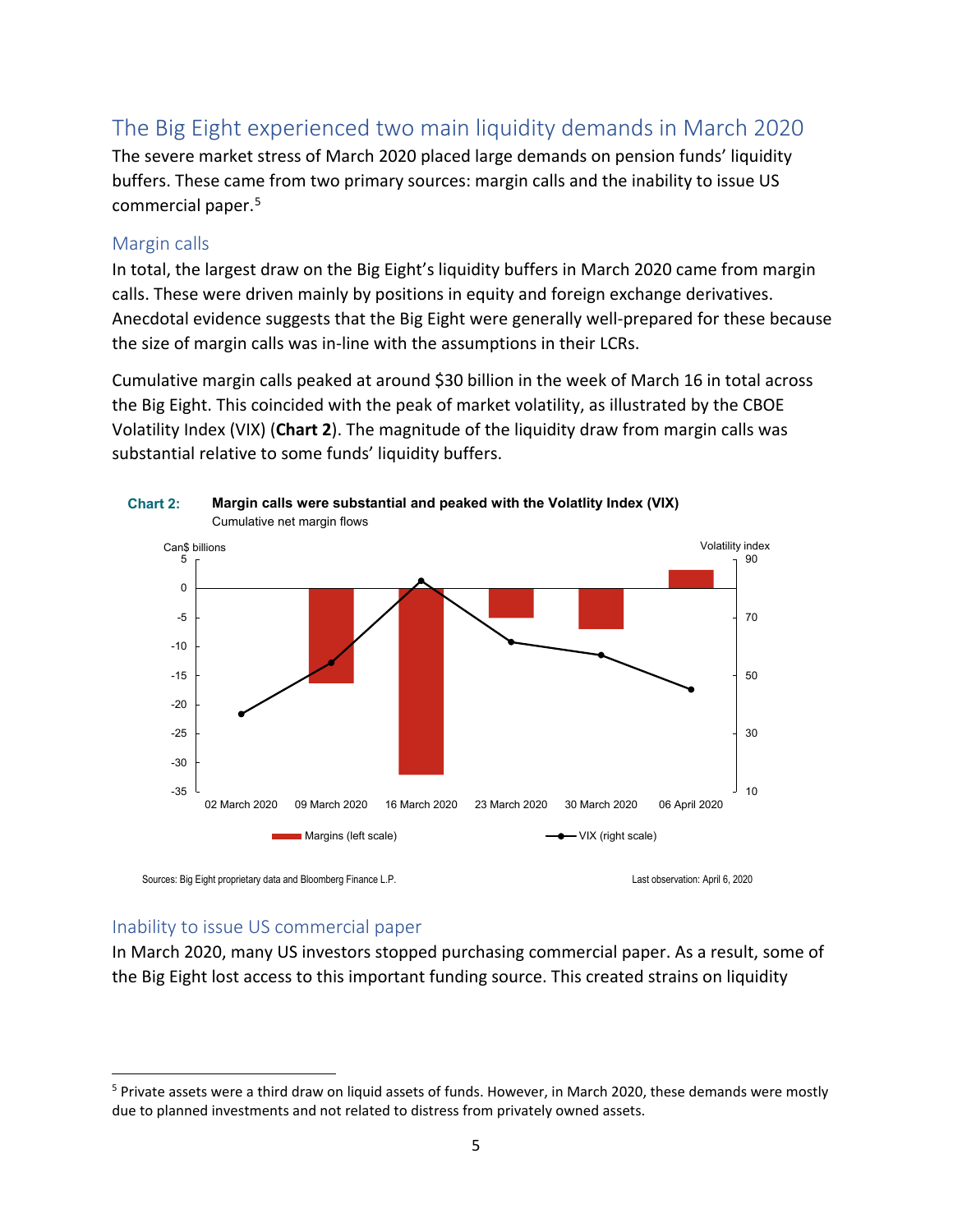management because it required US commercial paper issuers to replace maturing commercial paper with other funding sources (**Chart 3**).[6](#page-7-0)

The liquidity outflow created by the inability to rollover US commercial paper was smaller than the outflow from margin calls. However, the US commercial paper disruption also caused uncertainty around the availability of other core funding markets for future funding. Interviews with the Big Eight indicate that some funds increased the size of their liquidity buffers as a result of this uncertainty.

The US commercial paper market reopened after the US Federal Reserve intervened with the Commercial Paper Funding Facility on March 17, 2020. [7](#page-7-1) However, the Big Eight did not issue US commercial paper in large volumes in the weeks that followed. Findings from interviews suggest that some were able to raise cash in other markets at better terms, as we discuss in the next section, or were eventually able to issue longer term debt. In total, the Big Eight issued around \$19 billion of long-term debt from March 2020 to the end of May 2020—greater than the decline in their US commercial paper issuance over the same time period.

<span id="page-7-0"></span> $6$  Most of the Big Eight's commercial paper program is denominated in US dollars.

<span id="page-7-1"></span> $<sup>7</sup>$  The Big Eight were not eligible for the US commercial paper facility. The Bank also announced a Commercial</sup> Paper Purchase Program on March 27, 2020, which targeted commercial paper issued in Canadian dollars.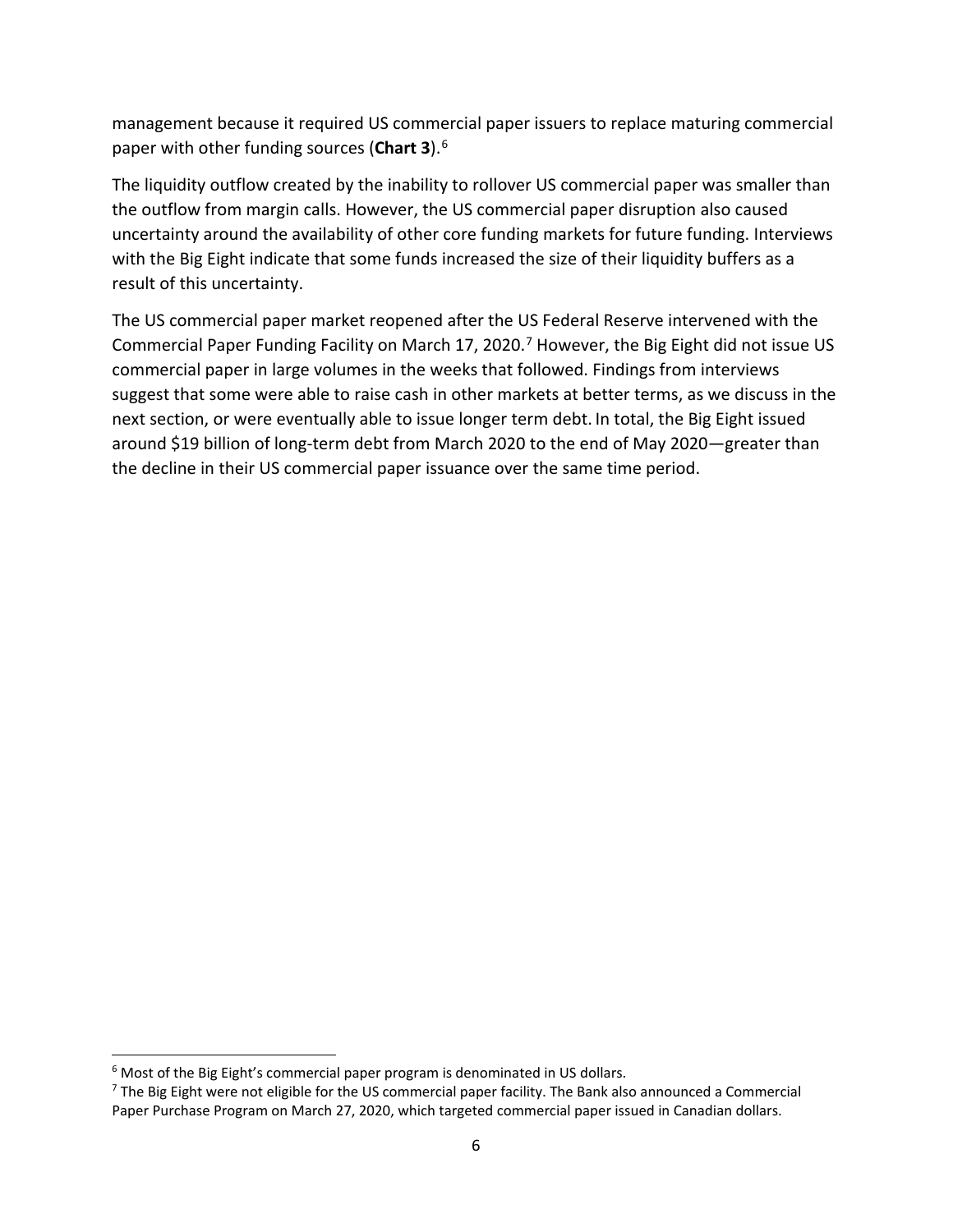

#### **Chart 3: Big Eight issuance of US commercial paper (CP) dropped quickly**

Cumulative net changes of CP oustanding with CP spread

Note: CPPP refers to the Bank of Canada's Commercial Paper Purchase program. OIS is the US overnight indexed swap rate. The US 3-month commercial paper -OIS spread is a measure of funding costs in the commercial paper market. We based it on US non-financial commercial paper because US financial commercial paper data were not available. The Big Eight are the Canada Pension Plan Investment Board, Caisse de dépôt et placement du Québec, the Ontario Teachers' Pension Plan, the British Columbia Investment Management Corporation, the Public Sector Pension Investment Board, the Alberta Investment Management Corporation, the Ontario Municipal Employees Retirement System and the Healthcare of Ontario Pension Plan.

Sources: Big Eight proprietary data, Federal Reserve Economic Data and Bloomberg Finance L.P. Last observation: April 27, 2020

# The Big Eight took three main actions to raise or secure liquidity

Amid high uncertainty about future market conditions, the Big Eight took three main actions to meet liquidity demands or to build up precautionary liquidity buffers.

#### Withdrawing purchases or selling bankers' acceptances

Some of the Big Eight are large investors in BAs. Typically, they hold these securities to maturity then roll them into newly issued BAs. Some funds count BA holdings toward their liquidity buffers because BAs are normally highly liquid.

However, in February and March 2020, net purchases of BAs by the Big Eight slowed from around \$4 billion per week to zero, while some funds sold BAs outright (**Chart 4**).[8](#page-8-0) The combination of reduced BA purchases and sales from the Big Eight occurred at the same time that other asset managers sold a large amount of BAs. This led to a rapid deterioration of

<span id="page-8-0"></span><sup>8</sup> Other money market securities held in some of the funds' liquidity buffers also experienced illiquidity and could not be sold: for example, bank deposit notes.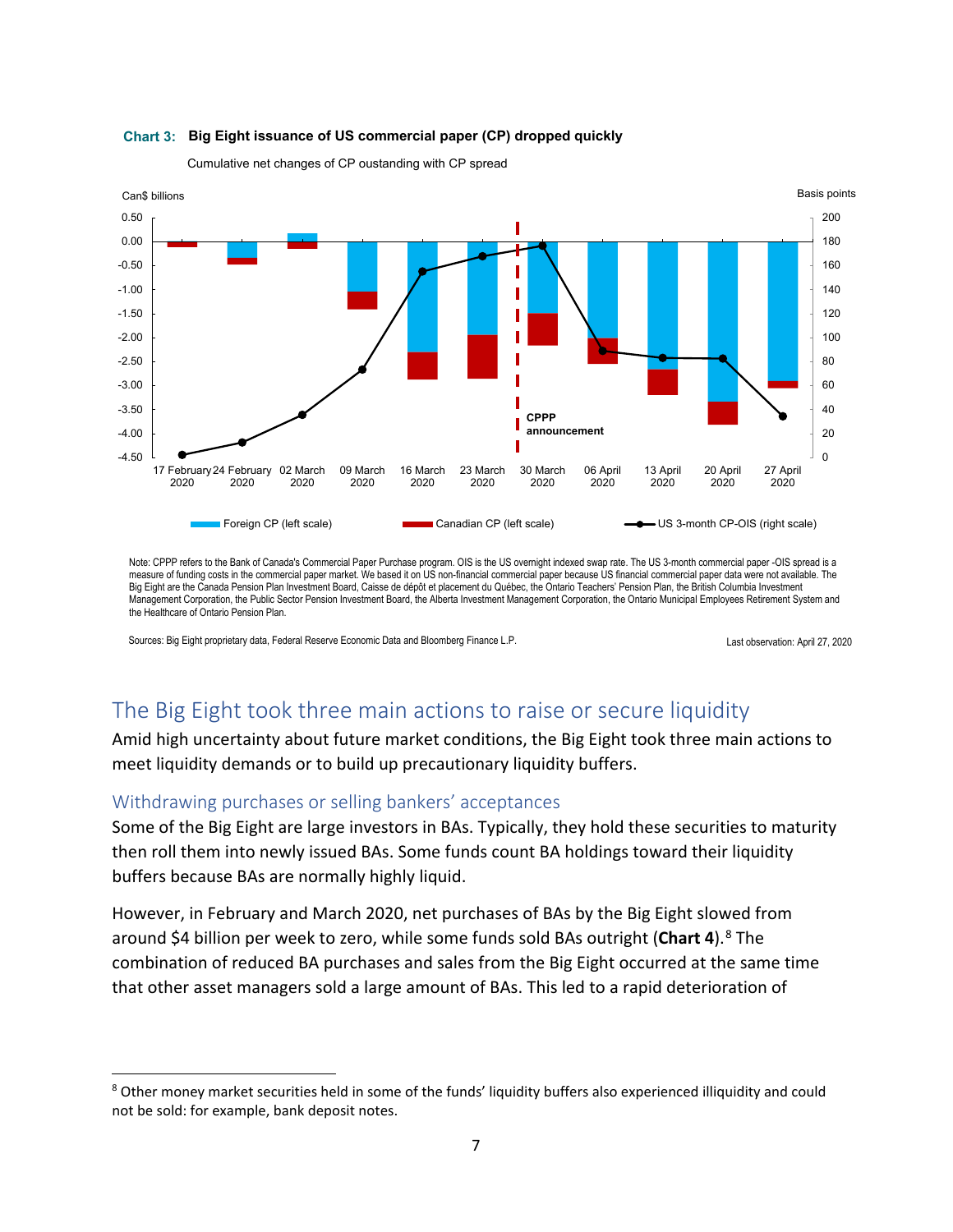liquidity in the BA market.<sup>[9](#page-9-0)</sup> In addition, reduced BA purchases by the Big Eight put pressure on banks, which use BAs as an important source of short-term funding.

The Big Eight's purchases of BAs returned to normal levels when the Bank intervened to support market functioning. The Bankers' Acceptance Purchase Facility (BAPF)—announced on March 13, 2020—allowed primary dealers to sell some of their accumulated BA inventories to the Bank.



**Chart 4: At the peak of the crisis, some pension funds stopped buying bankers' acceptances (BAs) and became net BA sellers** 

Note: BAPF is the Bank of Canada's Banker's Acceptance Purchase Facility; CDOR is Canadian Dollar Offered Rate; and OIS is the Overnight Indexed Swap rate. The spread between the CDOR and the OIS (CDOR-OIS) is a measure of funding costs in the BA market.

Sources: Big Eight proprietary data, Market Trade Reporting System 2.0, Bloomberg Finance L.P. and Bank of Canada calculations Last observation: April 19, 2020

### Increasing long-term repos

Many of the Big Eight increased their use of long-term repos to reduce the risk of not being able to roll over shorter-term repos. Long-term repos increased by around \$20 billion in March 2020, collateralized mainly by Canadian federal and provincial government bonds (**Chart 5**). This coincided with other large asset managers also seeking term repos, contributing to a significant increase in repo rates as dealers struggled to meet demand.

The Bank's interventions helped support the functioning of the repo market. On March 17, the Bank substantially expanded its term repo operations with primary dealers. In addition, the Bank announced the Contingent Term Repo Facility (CTRF) on March 20. The CTRF provided

<span id="page-9-0"></span><sup>9</sup> **Chart 4** shows the spread between the Canadian Dollar Offered Rate and the overnight index swap, a measure of funding costs in the BA market.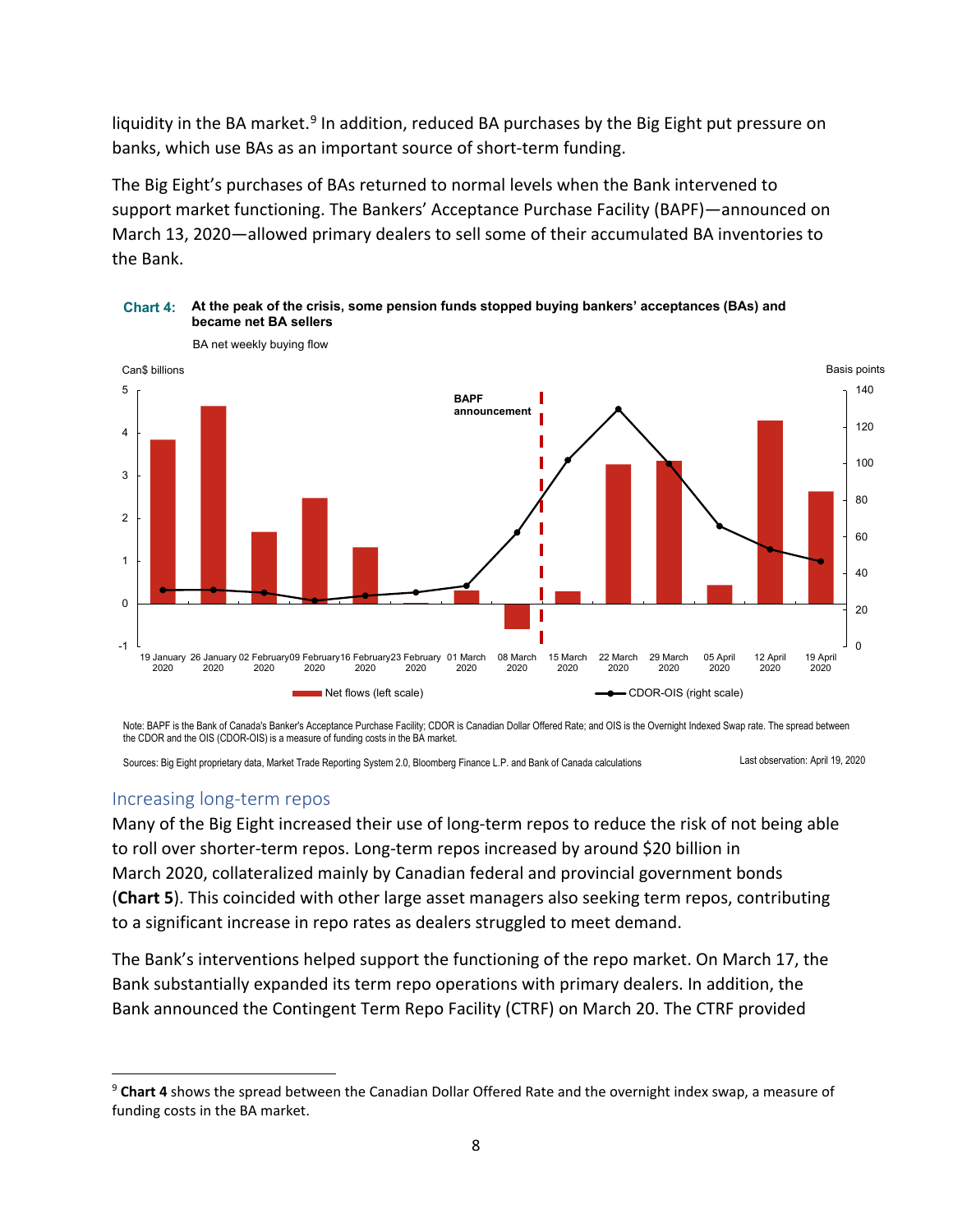term repos to a broader set of market participants, which included the Big Eight.<sup>[10](#page-10-0)</sup> Findings from the Big Eight interviews suggest that although usage of the CTRF was low, it helped to restore funds' confidence by providing backstop repo rates. This alleviated some of the need to build up precautionary liquidity.



#### **Chart 5: The Big Eight increased the use of term repurchase agreements (repos)**

Cumulative change in net repo borrowing (foreign and Canadian currency) by term

Note: CTRF is the Bank of Canada's Contingent Term Repo Facility. OIS is the Overnight Indexed Swap rate. The Big Eight are the Canada Pension Plan Investment Board, Caisse de dépôt et placement du Québec, the Ontario Teachers' Pension Plan, the British Columbia Investment Management Corporation, the Public Sector Pension Investment Board, the Alberta Investment Management Corporation, the Ontario Municipal Employees Retirement System and the Healthcare of Ontario Pension Plan.

Sources: Big Eight proprietary data, Market Trade Reporting System 2.0, Bloomberg Finance L.P. and Bank of Canada calculations Last observation: April 27, 2020

### Using derivatives to generate cash against equity portfolios

At the height of market stress in mid-March 2020, many of the Big Eight sold equities to raise cash while simultaneously taking offsetting derivatives positions through total return swaps (**Chart 6**). Total return swaps require relatively small initial cash outlays, so the effect of the strategy is a cash inflow while maintaining the target allocation of assets to the equity market.

Of the three key actions considered, this strategy generated the most cash, totalling around \$20 billion in March. Findings from interviews suggest that the strategy was popular because it allowed pension funds to raise cash using their large public equity portfolios at a time when domestic fixed-income repo rates were high. Interview findings also suggest that securities lending markets were another important source for funds to raise cash using equities in March 2020. In securities lending markets, funds can use equities directly as collateral, similar to a repo.

<span id="page-10-0"></span><sup>&</sup>lt;sup>10</sup> The CTRF provided one-month repo against securities issued or guaranteed by the Government of Canada or Canadian provinces to market participants with significant activity in Canadian money markets or fixed-income markets. It was operational for one year.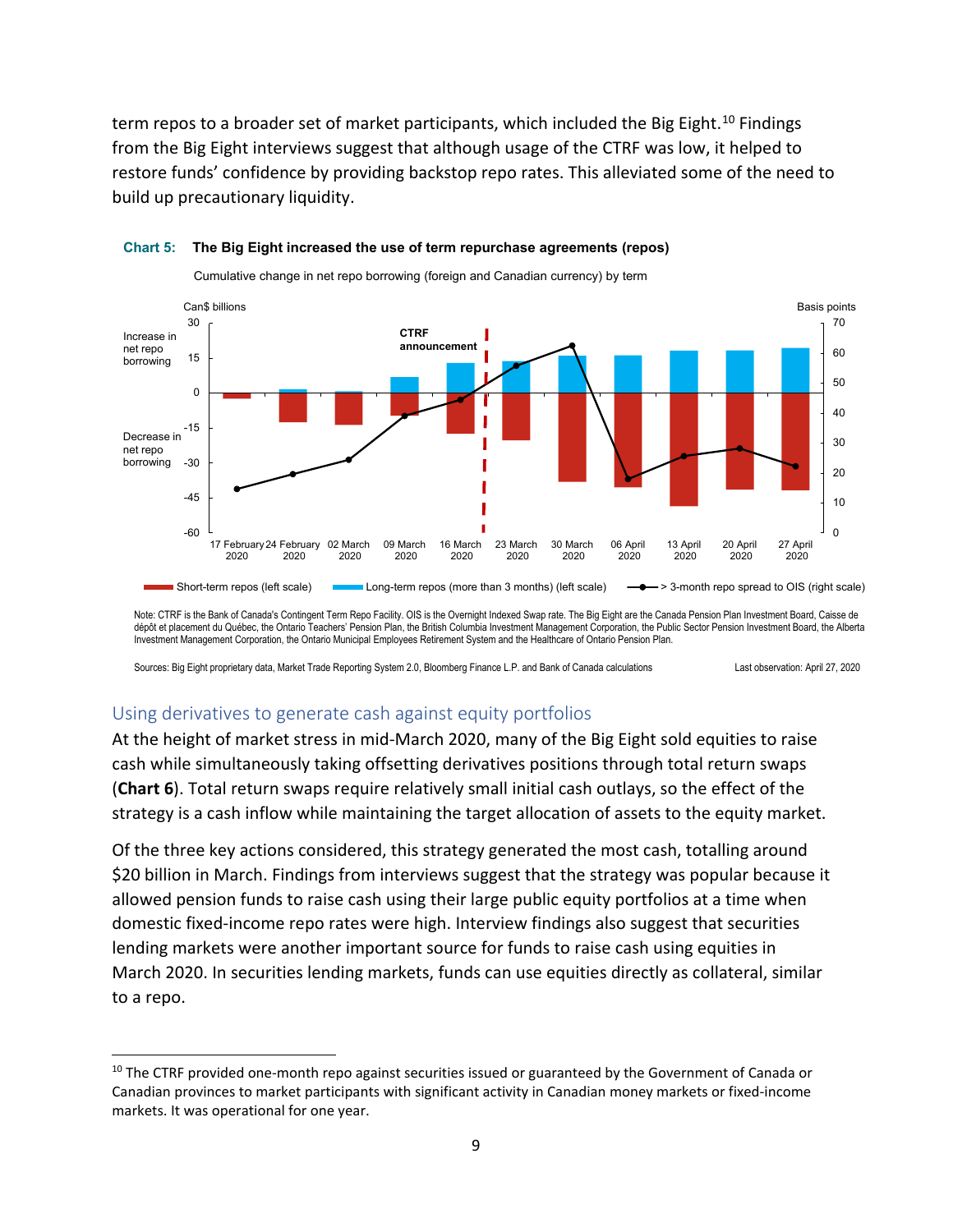Both securities lending and the combination of sales of equities and use of total return swaps for funding create an opportunity cost through their effect on fund leverage and internal risk limits. Since these actions increase leverage, they could limit opportunistic investments in risky assets for funds in certain cases: that is, if the funds need to decrease leverage over time or if they operate under fixed internal leverage and risk constraints.



# **Chart 6: Pension funds used derivatives to offset equity sales**

# The Big Eight also took actions to reallocate risk

Previous work has suggested that pension funds may have a stabilizing effect on prices in the short term during a crisis. This occurs either through portfolio rebalancing, typically near month-end, or through opportunistic asset purchases (Bédard-Pagé et al. 2016). However, there was little empirical evidence of this available at the time. Our data now allows us to investigate these hypotheses by observing changes in the Big Eight's asset holdings.

We focus on two main actions in the period of most acute stress in March 2020:

- rebalancing of flows in their portfolios between equities and bonds, where the main rebalancing by the Big Eight took place
- opportunistic purchasing of Canadian fixed-income securities

### Rebalancing portfolios

As expected, some of the Big Eight rebalanced their portfolios—mainly from bonds to equities. They did this to maintain target portfolio allocations, as equity prices had declined in February and March. Correspondingly, large sales of Government of Canada bonds occurred at the end of February and March, with purchases of equities and equity derivatives in the following weeks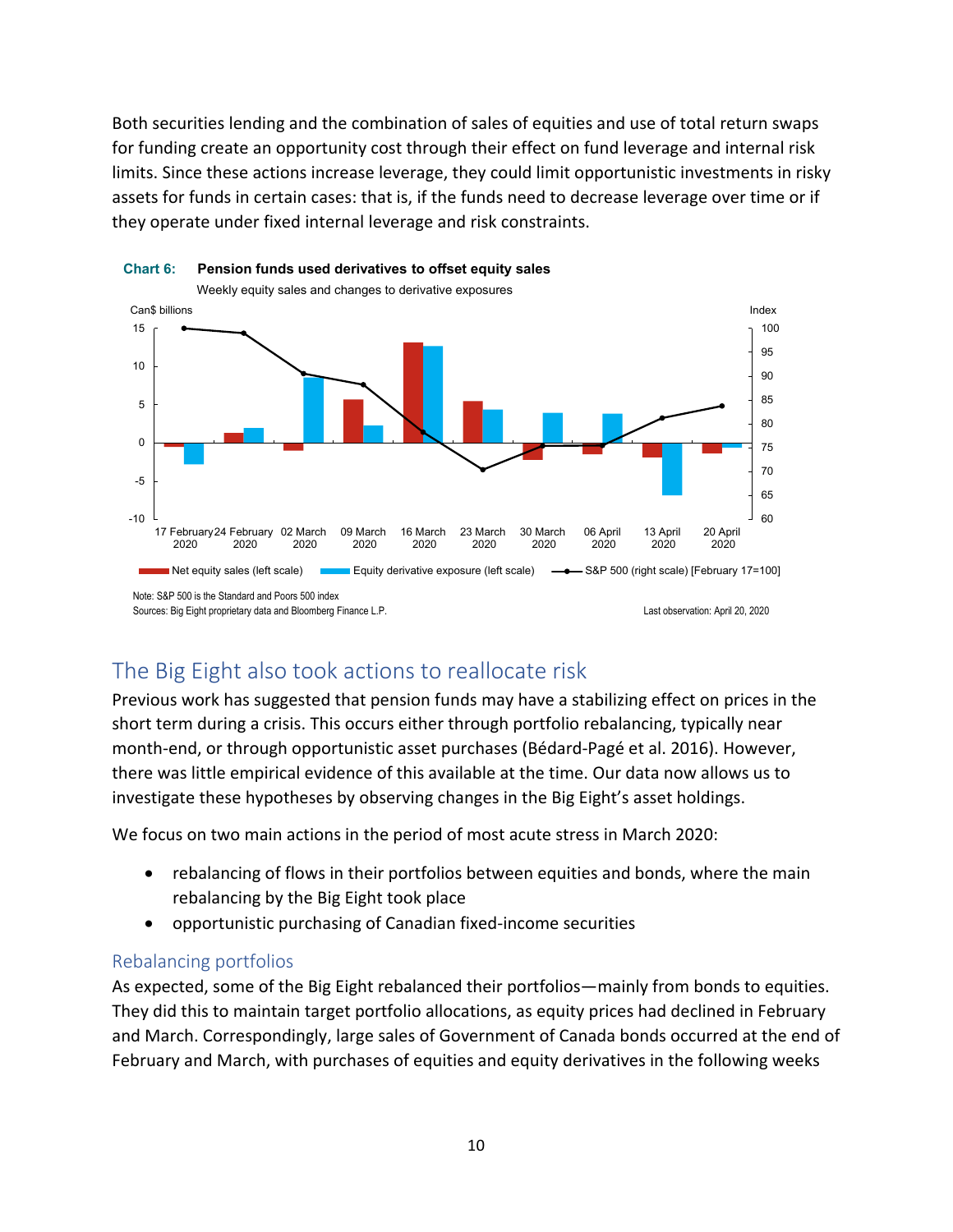(Chart 7).<sup>[11](#page-12-0)</sup> These sales of Government of Canada bonds may have contributed to liquidity stress at the end of February when bid-ask spreads for Government of Canada were rising. Given the lack of liquidity and high degree of uncertainty in March, most of the Big Eight decided not to rebalance at that time. They instead waited until market conditions had normalized in the following weeks. The Bank's facilities that supported bond market liquidity, such as the Government of Canada Bond Purchase Program, helped to mitigate the lack of liquidity and enabled the eventual rebalancing.



**Chart 7: To rebalance, the Big Eight sold government bonds and then purchased equities** Equity and Government of Canada bond flows

Note: GBPP is the Bank of Canada's Government of Canada's Bond Purchase Program. The Big Eight are the Canada Pension Plan Investment Board, Caisse de dépôt et placement du Québec, the Ontario Teachers' Pension Plan, the British Columbia Investment Management Corporation, the Public Sector Pension Investment Board, the Alberta Investment Management Corporation, the Ontario Municipal Employees Retirement System and the Healthcare of Ontario Pension Plan.

Sources: Big Eight proprietary data, Canadian Depository of Securities, Reuters DataScope and Bank of Canada calculations Last observation: April 20, 2020

#### Buying in Canadian fixed income

The Big Eight purchased some Canadian provincial and corporate bonds opportunistically as spreads over Government of Canada bonds widened in early March 2020. However, the volume of those transactions was relatively small compared with total sales by other asset managers. At their highest (week of March 9), secondary market purchases by the Big Eight represented around 45 percent of asset manager sales (**Chart 8**). Moreover, pension funds stopped purchasing bonds in mid-March as broader Canadian bond markets became less liquid (Fontaine, Ford and Walton 2020).

Findings from interviews suggest that some of the Big Eight took other investment opportunities that are not captured in **Chart 8**, including primary market purchases of provincial bonds. However, out of prudence, they were reluctant to take on new large positions given

<span id="page-12-0"></span> $11$  We distinguish these equity purchases from equity sales discussed in the previous section. The purchases increased funds' risk exposure to equities because they were not neutralized with derivatives. Additionally, equity sales occurred in mid-March while portfolio rebalancing was at the end of February and March.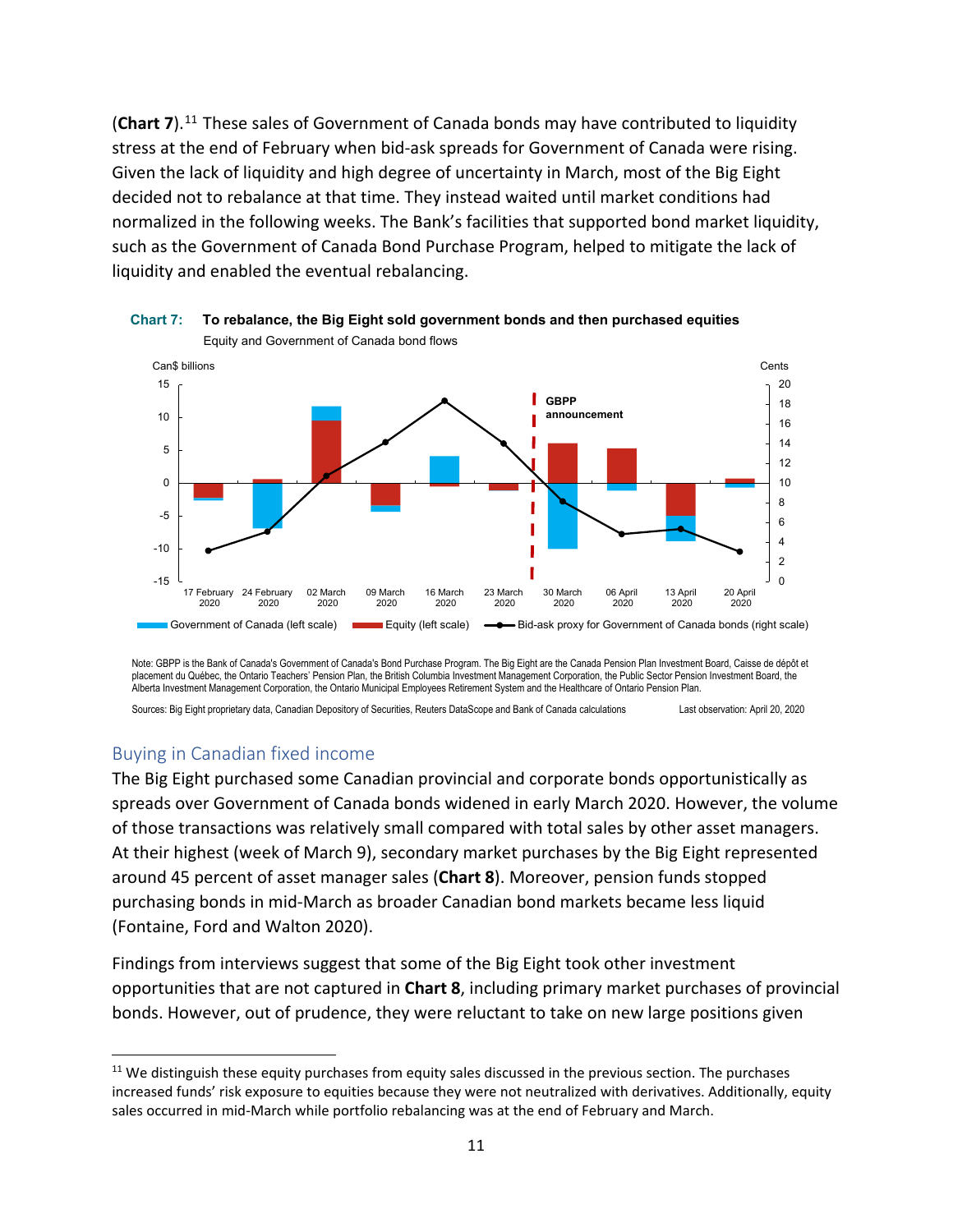heightened uncertainties about macroeconomic factors and how long the liquidity stress would last. Findings from the interviews also suggest that the rapidity and magnitude of central bank interventions meant that opportunities to take advantage of depressed prices were short lived.

Overall, our findings suggest that the Big Eight took actions to build precautionary liquidity when they faced volatile market conditions and a high degree of uncertainty. They had the capacity to redeploy funds into risky assets and in support of market liquidity. However, they generally deemed that extra prudence was necessary to manage risk on behalf of their sponsors and clients.



**Chart 8: The Big Eight purchased provincial and corporate bonds in early March 2020** 

Note: The Big Eight are the Canada Pension Plan Investment Board, Caisse de dépôt et placement du Québec, the Ontario Teachers' Pension Plan, the British Columbia Investment Management Corporation, the Public Sector Pension Investment Board, the Alberta Investment Management Corporation, the Ontario Municipal Employees Retirement System and the Healthcare of Ontario Pension Plan.

Source: Market Trade Reporting System 2.0 Last observation: April 20, 2020

# Conclusion

The crisis in March 2020 was an unprecedented macroeconomic shock. But it is also an opportunity:

- for policy-makers to understand the actions of market participants during a crisis
- for market participants to reflect on their risk frameworks and underlying assumptions about market liquidity

By better understanding how market participants react in crisis times, the Bank can improve its analysis of market functioning and potential financial system vulnerabilities. This can, in turn, inform future enhancements to central bank facilities for mitigating market-wide stress. To this end, the Bank has frequent and productive dialogue with the Big Eight. The data they provided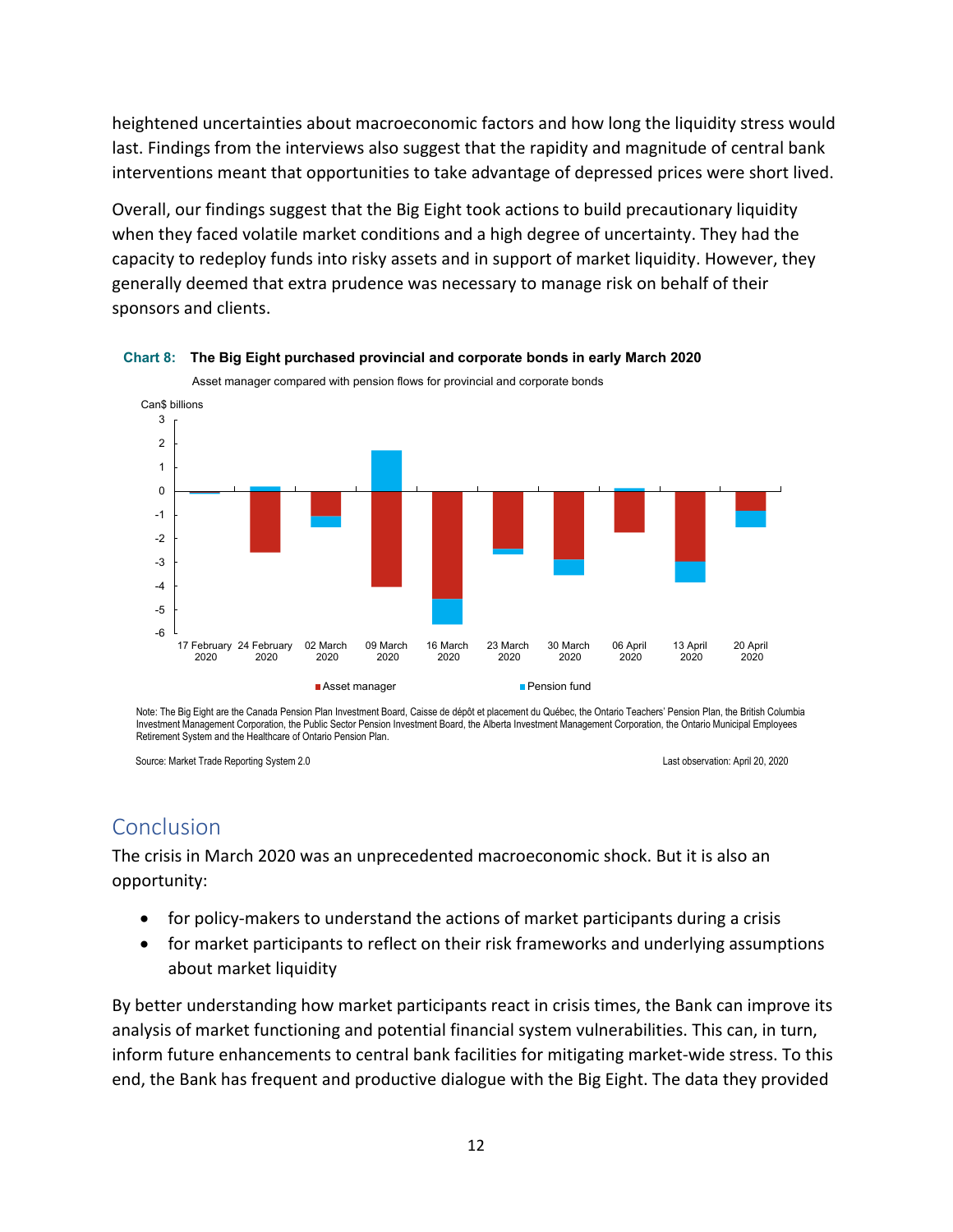for this study were valuable to better understand the March 2020 episode of strained liquidity in several core funding markets.

This study highlights that broader data gaps remain. Policy-makers would benefit from ongoing access to timely, comparable and granular data on asset holdings and leverage across a range of important market participants. This data would enhance our ability to estimate the potential total liquidity demand in core markets during crises and the types of collateral that could be used to seek that liquidity. It would also help support authorities' understanding of the robustness of current market arrangements and the underlying connections between different market participants.